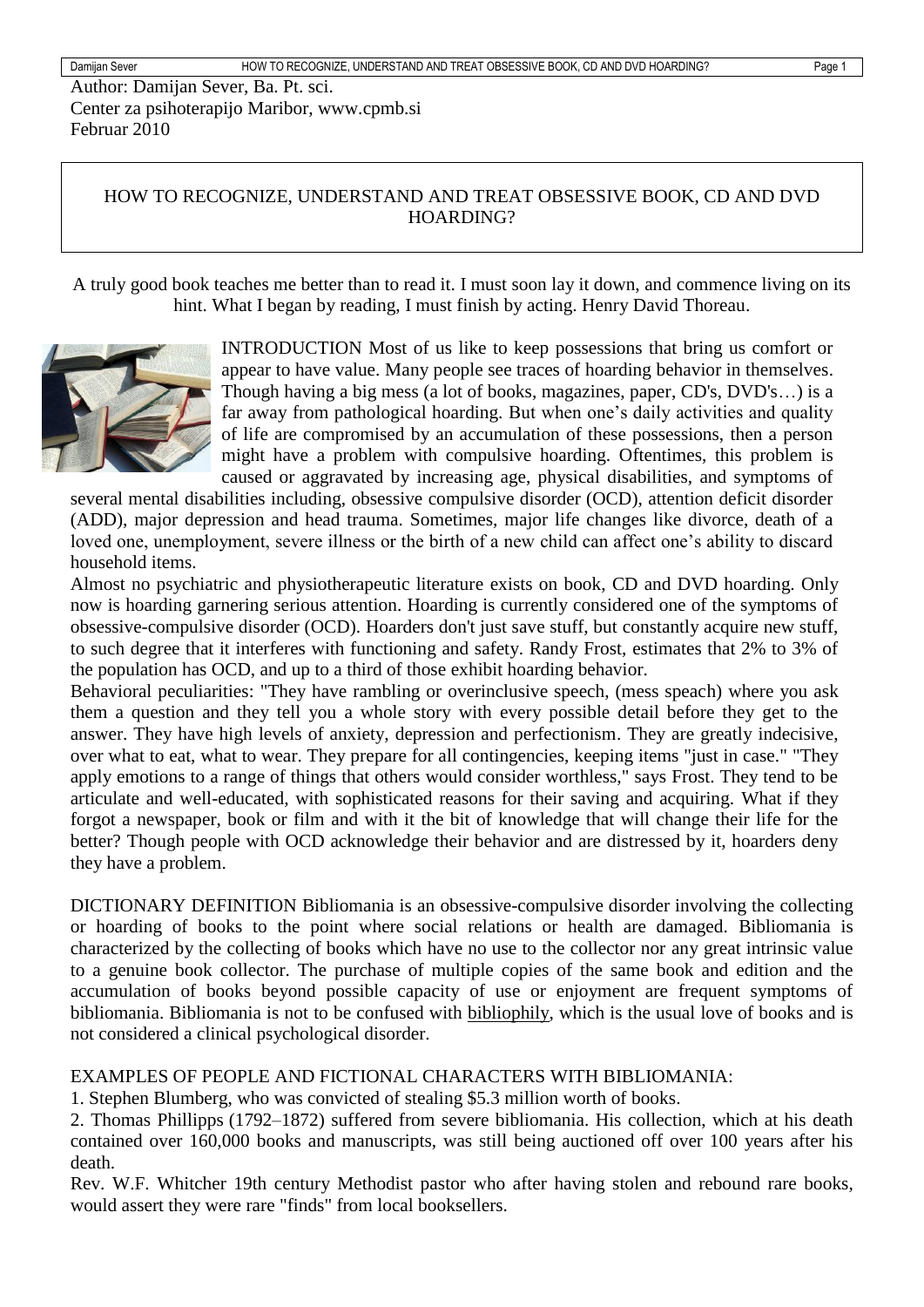3. Mel Gibson's character, Jerry Fletcher, in the movie *[Conspiracy Theory](http://en.wikipedia.org/wiki/Conspiracy_Theory_(film))* suffers from triggered bibliomania, a form of [mind control](http://en.wikipedia.org/wiki/Mind_control) that does not exist in the real world, which prompts him to buy a copy of book every time he goes outside his apartment.



VULNERABLE OCCUPATIONS FOR BOOK, CD, DVD HOARDING Academics, writers, teachers, intellectuals, professors, researchers, psychotherapists, doctors, lawyers, inventors, journalists, editors, publishers, collectors, actors, directors, musicians, composers, music and movie lovers, connoisseurs …

**Examples:** One woman, found throwing out a newspaper so unbearable that her therapist instructed her never to buy one again. Another could not pass a newsstand without thinking that one of the myriad periodicals on sale contained some bit of information that could change her life.

Patrice Moore suffered injuries of his collection collapsed on him, he said he might sue the landlord over the loss of comic books and articles from the 1980's about his favorite entertainer, Michael Jackson.

Writer: Much of who I am today grew from seeds planted by interesting literature. I am a writer today because of what words have done to me, and because delivering a message that changes people's lives is, to me, a worthy challenge. There is one downside to being a book lover: I want to own them all.

Blogger writes: Am both a writer and an English teacher. I go through my books regularly, but I still have lots TBR (to be read) piles. Fortunately I am usually able to read several books at once. I don't feel as if I buy many books, but the evidence is all around me. I often will take books to school and let the kids have them.

Another blogger writes: I have a friend that is a retired newspaper editor that has stacks of papers throughout his house as high as four feet tall. He told me the other day that he has been catching up and he is only about two years behind now and he has also cut back to only buying 4 papers a day except 6 on Sunday now.

QUICK SELF TEST: COULD I HAVE A BOOK, NEWS/PAPERS, MAGAZINE, CD, DVD… HOARDING PROBLEM?

- 1. Do I think I have too much books, CD's or DVD's ?
- 2. Do friends and family think I have too much books, CD's or DVD's ?
- 3. Do I have rooms I cannot use because of clutter?
- 4. Am I ashamed or afraid to have my friends, relatives… come into my house because of the book problem?
- 5. Do I have to move stuff off the furniture/bed, table… in order to use it?
- 6. Do I often lose things in my clutter?
- 7. Do I have trouble getting to my windows, fire escape and doors?
- 8. Have I trip or fallen over my clutter (books, CD's or DVD's)?
- 9. Have my clutter (books, CD's or DVD's) fallen over me?
- 10. Do I get anxious when I think someone might take, rearrange or throw away my books?
- 11. Do I bring books, CD's or DVD's home, even though my place is already cluttered with them compulsive buying?
- 12. Am I afraid I will get in trouble with my landlord because of clutter or have I already gotten in trouble?
- 13. Am I saving all these books, CD's or DVD's without the possibility of never discarding them?
- 14. Am I not able to organize and maintain the books, CD or DVD collection ?

#### **If you have answered yes to any of these questions, you may have a hoarding/cluttering problem.**

WHAT BOOK, CD or DVD HOARDERS PLACE LOOKS LIKE-THEIR STATEMENTS? Our house has CD, DVD or bookshelves in every room but the bathroom. We have many boxes of books, CD's or DVD's in storage, in the basement, and attic as well. I'm sitting right now, surrounded by four foot stacks of books all over my living room. I have a problem. I am a compulsive book, CD or DVD buyer. I just don't know how to fix that problem. For you, it's "maybe this book will make me smarter." For me, it's my remote brain. All the knowledge I don't yet know or can't remember is hiding in these

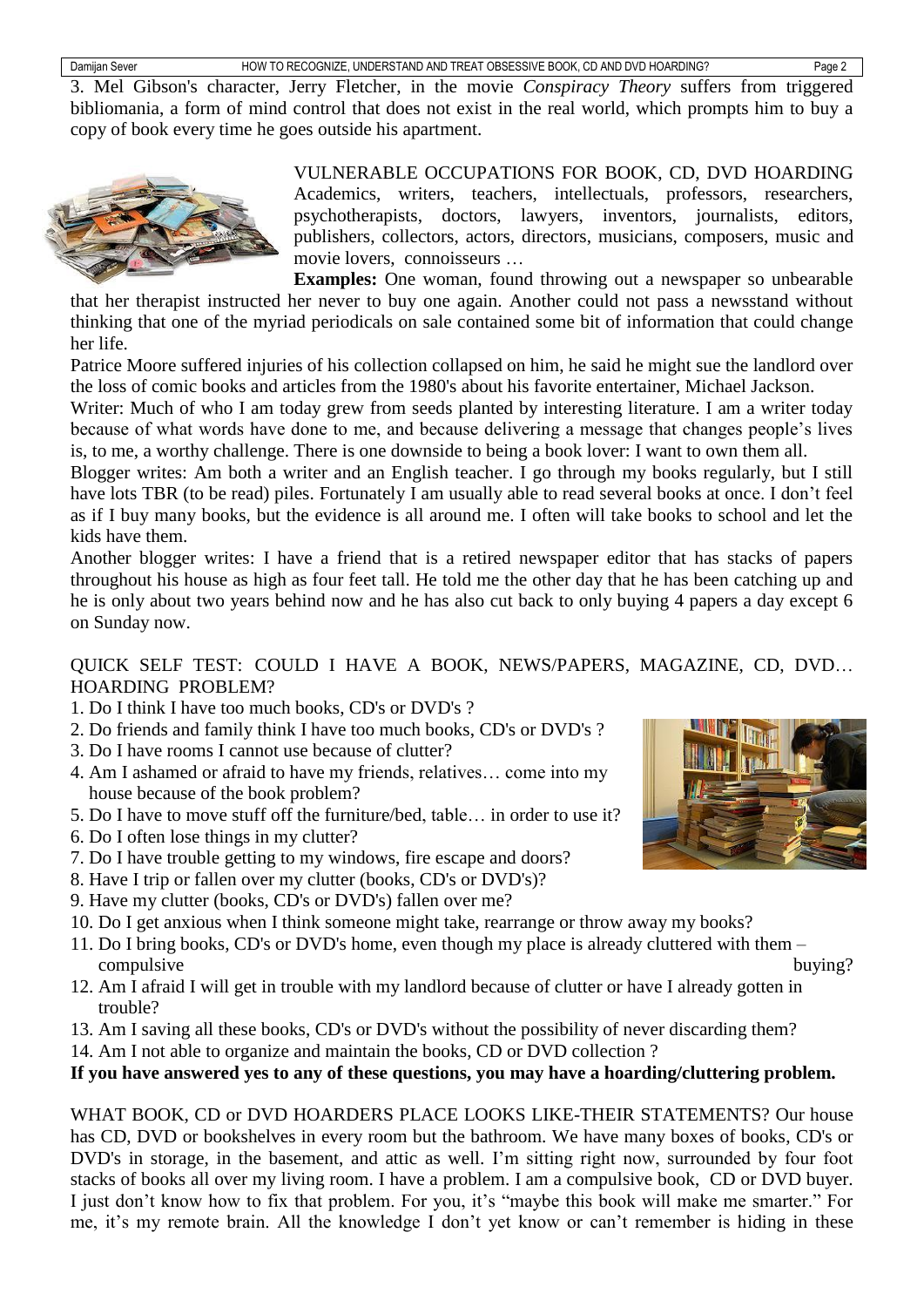books, and if I let them go, I'm somehow losing part of my knowledge base. I just know that somewhere in the house is the book I want, if only I can find it.

-I guess we have a different perspective on owning books. Currently I have about 3000+ and have donated perhaps 1500 more in the past to libraries, as well as selling another 500. My TBR books fill a floor to ceiling bookcase. They've overflowed beyond that space. I own more than 5,000 fiction books.

- At home I use three rooms for my books. I've read more than 4,000 of them. My TBR list is 1000 books long.

-I get complaints about the stacks of books around the house. I have piles of unread books all over the house. But if I break a leg, I've got plenty to read!

-They fit on shelves, but only because the shelves are deep, so I can get two layers of books. I have them stacked double. There are also a lot of stacks on top of the shelves, on the floor, table, furniture...

-One of these days the TBR pile on my bedside table is just going to fall over on top of me as I sleep and I will die either of a concussion or suffocation.



WHY DO I KEEP SO MANY BOOKS, NEWS/PAPERS, MAGAZINES, CD's or DVD's (THINGS)? OBH, CD, DVD statement's:

I would rather keep it in case I should ever need it in the future.

I might get rid of something I will need later.

I don't want to waste things - I do not want to be wasteful by discarding anything that could still be used. I feel responsible for items and want to

make sure that they are used properly or given to those who may need them. I have attachments to my books, CD's or DVD's and do not want to get rid of them.

Each of my items (books, CD's or DVD's) means something to me.

Some things I can use in the future, some things have an emotional meaning to me, and some things are too valuable for me to get rid of.

Many of my items remind me of things and keep me up to date with the happenings around me (newspapers, magazines, CD's or DVD's etc.).

If I get rid of them, I might forget things.

I am not able to clean up by myself - It is difficult for me to clean up without outside help, so things pile up.

I live in such a tiny place - If I lived in a bigger place, I wouldn't have to live this way.

I can't decide which things to get rid of.

I have a difficult time deciding which things to keep and which things to throw away.

## TOP 20 STATEMENTS - MISCONCEPTIONS ABOUT REASONS FOR BOOK, CD or DVD HOARDING

I need the book for reference, or re-reading, or sentimental value.

I get a huge buzz out of book, CD or DVD buying and feel on top of the world when I buy one.

I will sink into despair if I do not follow through with buying a book, CD or DVD.

I buy more books than I can possibly read, just because someday I'll want to read them?

There is something about having the actual books CD's or DVD's that gives me pleasure.

I can't imagine I want to give up the physical books.

The underlying reason for book hoarding is that we are on a quest for answers. That's why the feeling I get when I go to a bookstore is that I want to own every book in the store. The answers have got to be in these books somewhere. They're smart. They like this book. Maybe if I read it, I'll be smart too.

It's not that I don't like people. It's just that when I'm in the company of others (even my nearest and dearest) there always comes a moment when I'd rather be reading a book, listening to CD or watching a movie.

The moment I discard one book, CD or DVD, I discard a part of myself. The moment I decide to throw book, CD or DVD away I may be making the wrong choice.

In the moment I am unable to know how to categorize my books, CD's or DVD's. I will place it in sight so I will know where it is.

The moment my object-book has a use, I have to keep/use it so it doesn't get wasted.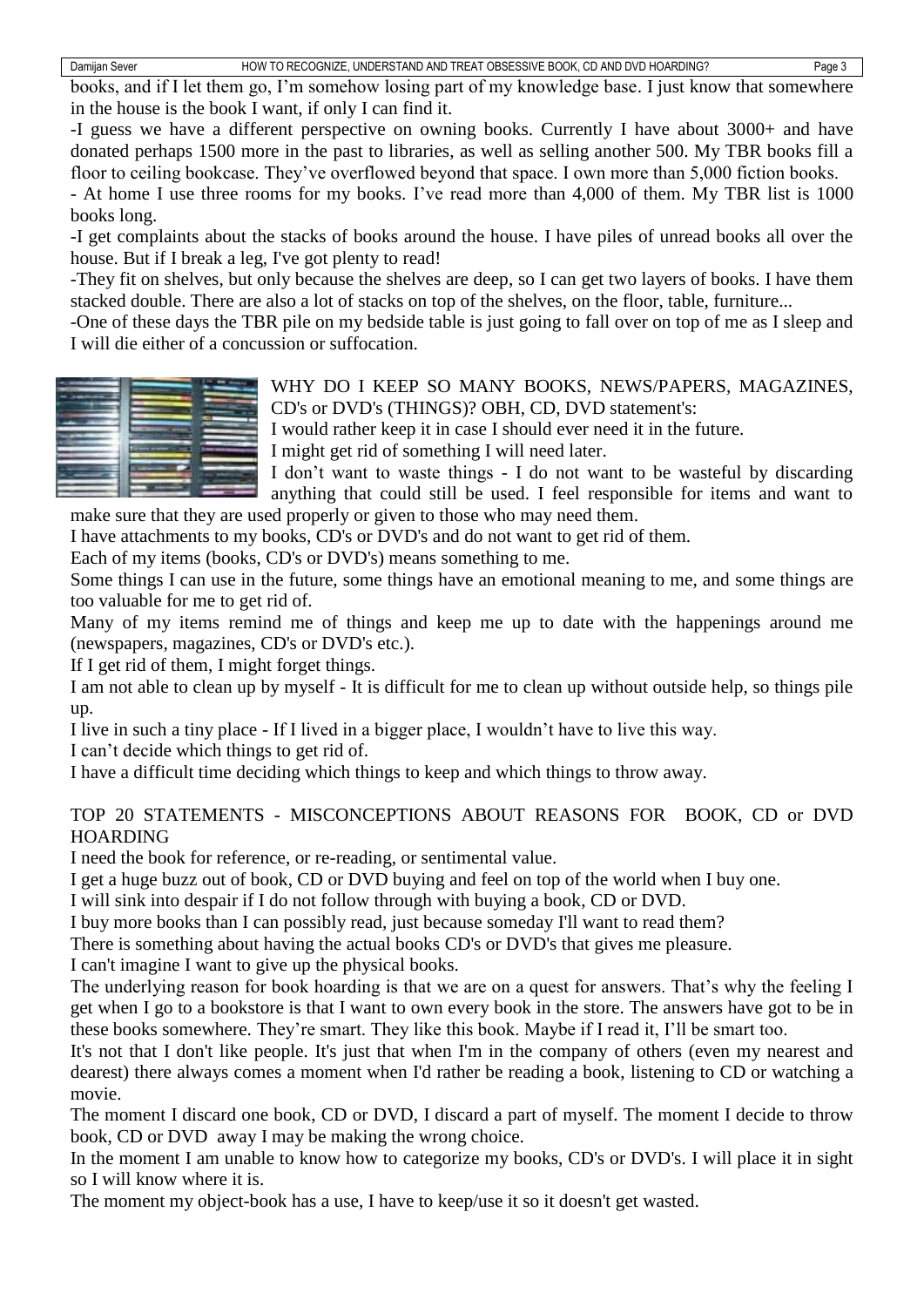| Damijan Sever |  |
|---------------|--|
|---------------|--|

The moment you throw book, CD or DVD away, you may forget it's content or the way it looked and it will be gone forever.

A CASE OF A WRITER, HOW HE BECOME AN OBSESSIVE BOOK HOARDER - THE ROAD TO HOARDOM I'm an Obsessive Book Hoarder (OBH)-I know it now. It started innocently enough in childhood. Books have been my teachers, substitute mother and father in them I was looking for answers that I didnt get from my parents. When parents wer arguing, I went into the room and read in silence. This was my holy space. First I read the stories. My grandmother was a teacher and she was happy to read and buy it for me. I began to visit the library, I was enrolled in the literacy circles. I started to by books on my own. I was frightened and helpless. For myself I thought: They're smart. They like this book. Maybe if I read it, I'll be smart, not frightened too. When I grew older I always buy and borrow more and more books.

So I've horded books since childhood. I have a strong delusion that I can single handedly save independent bookstores**.** I also take several library books out every week. Even though my own personal library could supply enough books for me to read for years, I always put those aside for library books, under the theory that I can always read mine later, at a time when a library won't be available. I bought a few more books than I had time to read–no big deal. But before too long, my To Be Read (TBR) pile swelled to a dozen. Still manageable and everyone has books on hand to read, right? No! My friends were shocked when I casually mentioned I had a pile of unread books. I brought it up with a few other people because I was sure I was normal. It turned out that I wasn't. After all, it was embarrassing to be the *only one* who bought more books than he read.

Then I bought a new computer. I joined, and browsed the communities–and I found other romance readers. Then came the recommendations. "Favorite First Line" and "Only Three." I found more intriguing books and bought them. And the TBR pile swelled.

Because I was trying so many new authors and loving them, and because of my OBH I must have every book. And since I was spending so much time *looking* for books, and writing my own stuff, I didn't have as much time to read them. And the TBR pile grew even further. I don't have time to actually *read* my new books yet. But then a strange thing happens: I've done it again. I've bought another must-have book, given it some "can time", and the *last* book, the one that was waiting for me on the coffee table, has silently migrated to my bookshelf, without ever getting read. Sometimes I'll drop everything and head directly to the bookstore, because clearly this book contains secrets I must know to make my next move. I bring the book home, glance through a few chapters while sitting on the can, put it on the coffee table for later indulgence, and get back to whatever I was doing pre-bookstore-run. This could also be a storry of obsessive CD or DVD hoarder.

HE'S RELATIONSHIP TOWARD BOOKS (CD's or DVD's) To me, the book itself is personal. The cover, the feel of the pages. Some books have harsh, unfriendly pages, while others are smooth, and the book falls open gracefully. Are the edges smooth or cut ragged? What about the font? Oh, there are so many. I reread some of my books, others have been only partially read, or not at all. What I like, however, is when I get interested in a particular subject matter, I can investigate further, knowing I may have another book, or two, or more, on the subject.

What I can't bear the thought of is having my books, CD's or DVD's thrown in the trash! But, I know many of them are probably worthless, meaningful only to me because I've hung onto them for so many years (they are my brothers and sisters). Surprisingly, some of them are now worth money, being out of print, first editions, or privately published. I'm a terrible hoarder. I hate parting with books, even if I havent read them for years. I don't even give them to others to read and keep them. My books are my books-they are my family. I never want to part or would ever lend a book I really like to anyone. That kind of relationship toward movies and music could also mean obsessive CD or DVD hoarding.

YOU'RE A BOOK (CD OR DVD) HOARDER, HOW DO YOU STOP THE INSANITY OF ACCUMULATING BOOKS? Sometimes you'll get a new book, glance through a few chapters, put it on the coffee table for later indulgence, and get back to whatever you were doing. You don't have time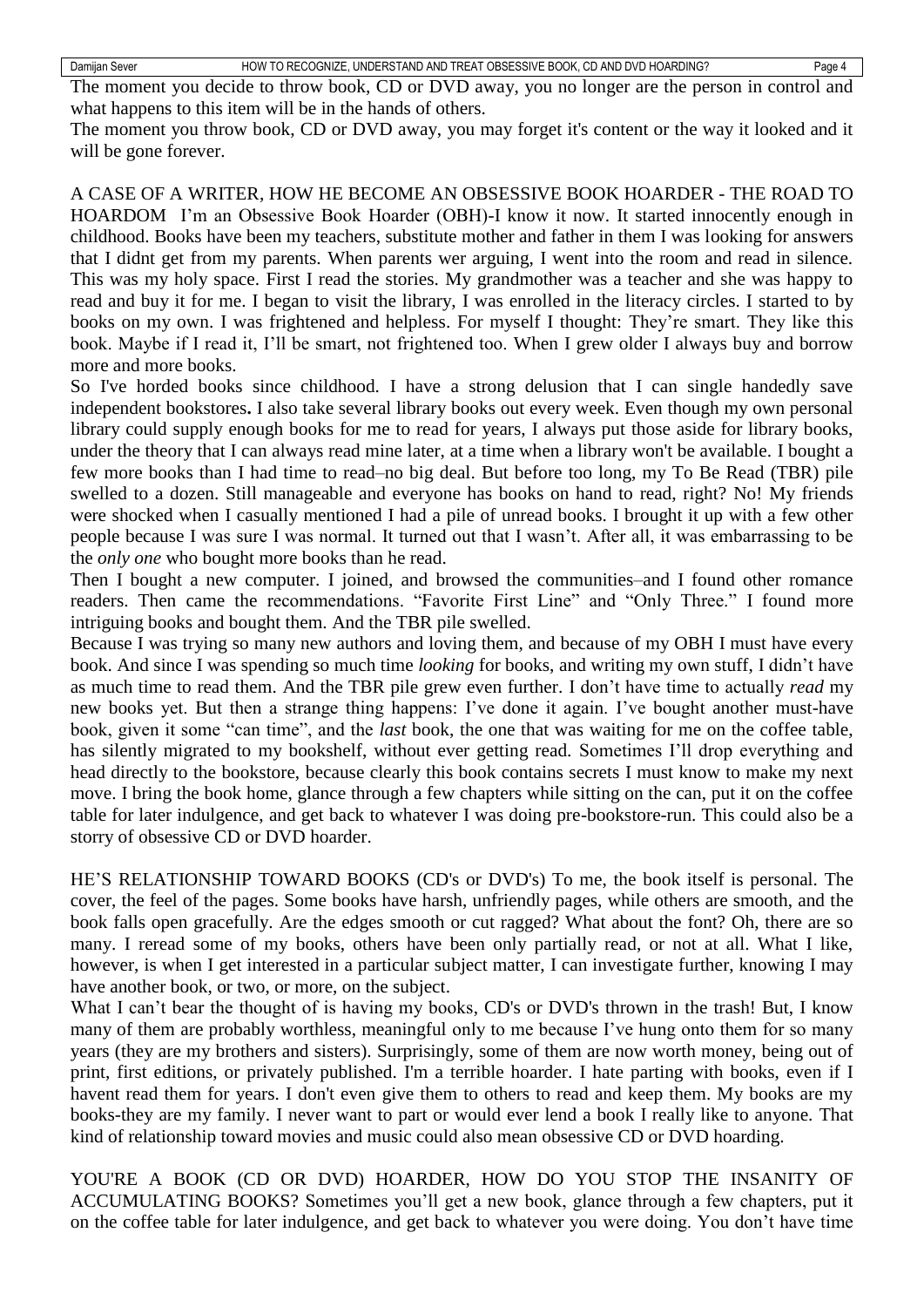to actually read your new book yet. You've got a lot of work to do, and you're already part way through a couple other ones, so it'll have to wait. But then a strange thing happens: Over the next couple weeks, you've done it again. You've bought another must-have book, CD or DVD and the last item, the one that was waiting for you on the coffee table, has silently migrated to your shelf, without ever getting read, listened or viewed**.**



STRATEGIES FOR [CUTTING DOWN ON BOOK, CD OR](http://lifehacker.com/5138508/cut-down-on-book-hoarding) DVD [HOARDING](http://lifehacker.com/5138508/cut-down-on-book-hoarding)

1. Cull your existing collection. Keep only particularly valuable books after reading. Donate, sell, give or trade the rest to your local library or charity. The same goes for CD's or DVD's.

2. Reference books like encyclopedias, dictionaries. If you haven't referred to a particular book for over a year, though, you should probably part with it. These days, you can find a lot of reference information online.

3. Make a rule that you will read X number of books you currently own before buying another one. Set a "read-to-purchase ratio-4:1". So you can reward yourself with a new book soon enough, and not feel guilty about it. The same goes for CD's or DVD's.

4. Make a "syllabus" of books to read -TBR pile. Look at your bookshelf, and pick out the next 10 books you want to read. Give yourself a reasonable amount of time to finish all the books, break the total pages down into a daily reading assignment, and tell yourself that you can't buy a new book until you finish half the books on the syllabus.

5. Make a "to buy" list. Sometimes the urge to get a book can be satiated by writing it down on a list of books you would like to read or acquire "someday."

6. To keep your book collection from growing: If you buy a book, immediately get rid of a book you already have. The same goes for CD's or DVD's.

7. Use the library: most library systems will lend you books from anywhere in their system. You can use the library for downloading e-books.

8. Purchase and collect your books on an e-Book reader. No more piles of books, but be awere for piles of data! This could be dangerous, so you can become a, e-Book hoarder.

9. If you have room for them and you still think "I'm going to read (or re-read) that someday", keep them.

10. If a book has a few interesting gems of advice but it otherwise not worth keeping, make notes of the few interesting tidbits from the books, save those tidbits in a file, then give away the book. This is probably a good time to [organize your books](http://www.wikihow.com/Organize-Books) as well.

11. The ones worth keeping, we buy. Many times a book is interesting or entertaining to read, but not necessarily interesting or entertaining or valuable enough to keep. The same goes for CD's or DVD's.

12. Having the library enforce a "read it or get rid of it" deadline is the best incentive not to stock up on stuff we aren't going to be able or willing to take time to read through.

13. Ask yourself if I need the book for reference, or re-reading, or sentimental value. Those that don't seem to stand out as worth keeping, we donate to the library. The same goes for CD's or DVD's.

14. Donate books instead throwing them away, since it's a comfort to know they find a good home with someone. The same goes for CD's or DVD's.

15. Don't buy a book unless you spend half an hour with it in the bookstore. For every book acquired, relinquish two books that you've already reed.

UNDERSTANDING AND TREATING DIFFERENT TYPES OF HOARDING Hoarding and saving



has long been thought to be a classic symptom of Obsessive Compulsive Disorder**-**OCD. But an American Journal of Psychiatry study found hoarders show different brain activity patterns. Some hoarders may have been receiving inappropriate treatment. OCD is an anxiety disorder in which sufferers are compelled by irrational fears and thoughts to repeat seemingly needless actions over and over again washing, cleaning or repeated checking.

Many experts believe excessive hoarding to be another manifestation of the condition. Like other compulsive behaviors, hoarding is an effort to manage the

anxiety raised by obsessive doubts. There are varying levels of hoarding behavior. A diagnosis of OCD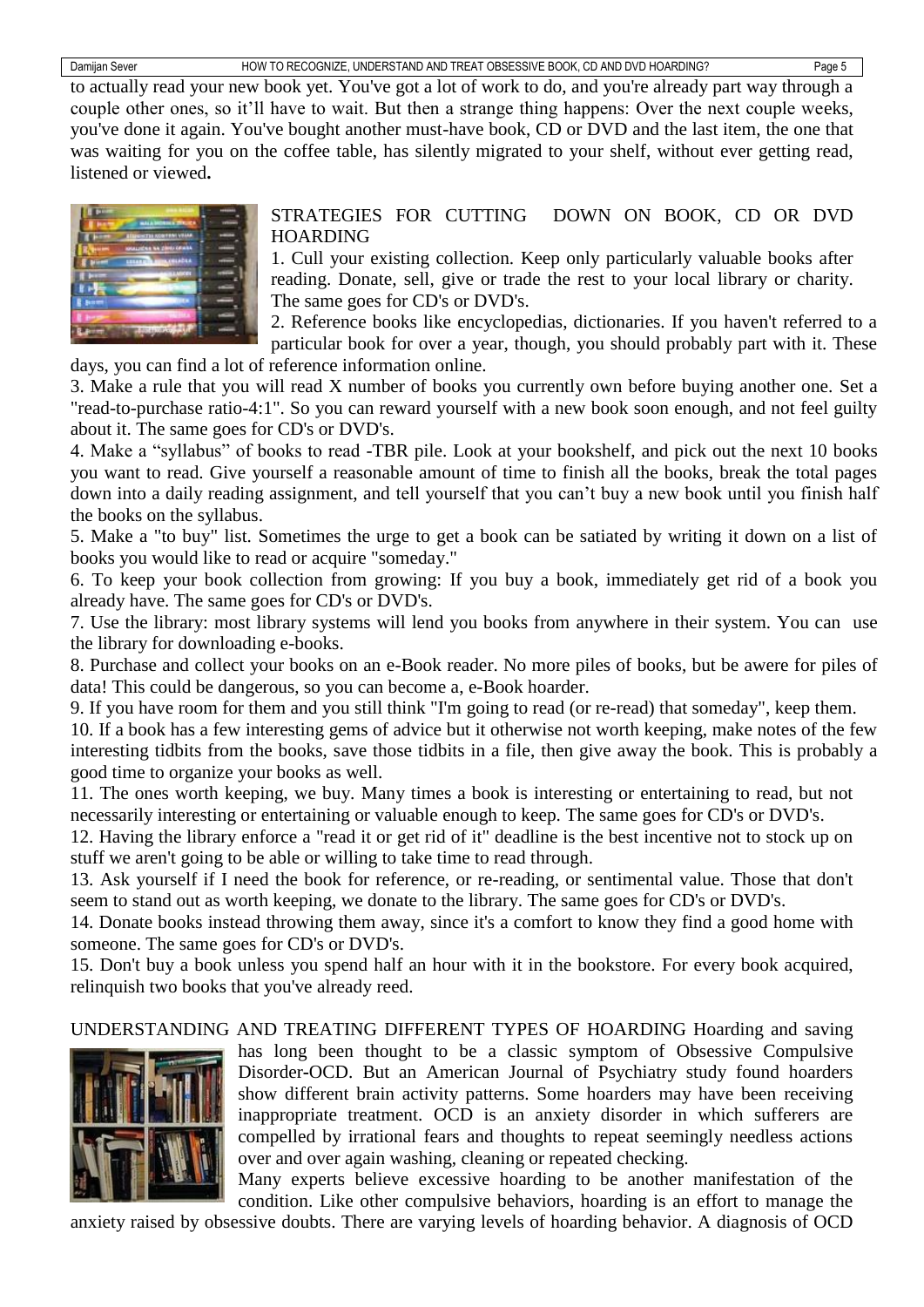of the hoarding type is made when there is significant distress or disruption to feelings of self-worth, interpersonal relationships, education, occupation, housing, finances, legal issues, or health as a result of hoarding behavior.

CAUSES There appears to be a strong genetic component to OCD of the hoarding type. Modeling and conditioning may also play a role in the development of this disorder. OCD usually involves overactivity and/or under-activity of brain regions that underpin the observed behaviors. Hoarding worries and behaviors can begin in childhood, even as young as age five, and can be transferable (consciously or unconsciously) from generation to generation.

SYMPTOMS OF OBSESSIVE COMPULSIVE HOARDING (OCH) VARY FROM PERSON TO PERSON AND MAY INCLUDE Saving items seen by most people as unneeded or worthless, (not true collectibles). Compulsively buying or saving excessive quantities of items (books, CD's or DVD's) of any kind. Treating all saved items as equally valuable, whether or not the object has sentimental, financial or functional value. Experiencing intense anxiety or distress when attempting to discard-or even think about discarding-what most others view as useless objects. Significant deterioration in housekeeping due to excessive clutter. Cluttered living spaces. Keeping stacks of newspapers, books, CD's or DVD's, magazines or junk mail. Moving items from one pile to another, without discarding anything - difficulty to organizie items. Perfectionism. Difficulty managing daily activities. Limited or no social interactions. Being unable to use furniture, rooms, or entire homes in standard ways due to saved items.…

Engaging in saving activity to combat anxiety-provoking thoughts such as: "What if I run out?" "What if I need to know something and don't have the information (book) available?" "What if I put it away and can't find it?" "What if the way I organize books isn't the right way?" "What if I throw book away but the day comes when I really need it?" Where is the harm in keeping just this 1 extra thing, book, CD or DVD?"

BRAIN RESEARCH ON OBSESSIVE COMPULSIVE HOARDING (OCH) Now, research suggests that people like this (compulsive hoarders) have distinct brain abnormalities. [Sanjaya Saxena,](http://www.neurosci.ucla.edu/facultyindiv.php?FacultyKey=2320) a [UCLA](http://www.humc.edu/) psychiatrist who's studied [compulsive hoarders](http://www.bio-behavioral.com/hoarding.asp) for nearly six years, wouldn't exactly describe their condition as a phobia. The UCLA team carried out sophisticated PET scans to measure brain activity in 45 adults with OCD, of which 12 were hoarders, and 17 people without mental health problems. The hoarders showed a unique pattern of activity, including less activity in brain regions known as the posterior cingulate gyrus and cuneus. It is estimated that hoarding and saving symptoms are found in up to 30% of patients currently recognised as having OCD. These people are often also indecisive and perfectionists. Standard therapies for OCD often seem to have little effect at reducing these particular symptoms. Brain scans show a difference in brain abnormalities between people with non-hoarding OCD and hoarding OCD, says Saxena, who is studying the neurobiology of hoarding.

Saxena took a scientific approach to understanding the minds of such hoarders. He devised a study comparing the brain scans of those with no disorders, those with [Obsessive-Compulsive Disorder](http://www.ocfoundation.org/ocf1010a.htm) OCD and those with Obsessive-Compulsive Hoarding OCH. He and his team were able to glean some interesting findings. "In the brain of compulsive hoarders was a unique, distinct pattern. They did not have the typical areas of elevated activity we saw in all the other OCD patients, instead they actually had low activity in certain parts of the brain that were involved in visual-spatial orientation, and in other parts of the brain involved in tension, motivation and decision-making."

Those free of hoarding behavior have an area in the brain called the [cingulate gyrus](http://www.brainplace.com/bp/brainsystem/cingulate.asp) that fires up areas involved in decision-making and motivation. But in the brains of compulsive hoarders the cingulate gyrus registered low activity. "What we think is going on, is that low activity along the midline in these areas of the brain seem to be responsible for not only the overt hoarding and saving and acquiring behaviors, but probably also are responsible for some of these other features that we see in compulsive hoarders-the disorganization, the trouble with attention, the motivation, the difficulty with making decisions.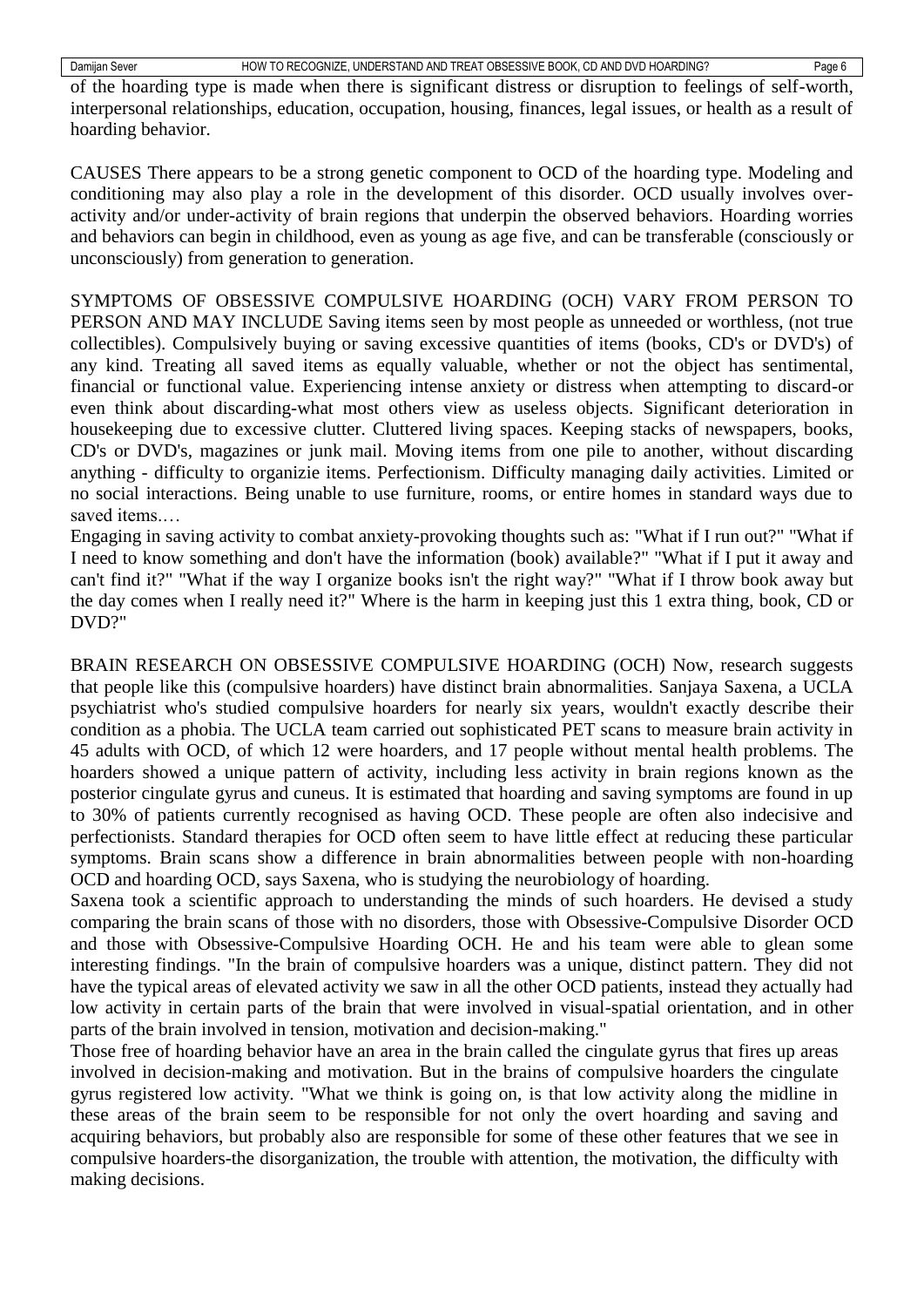MEDICATION OF OCH Research suggests that hoarding is not a usual compulsion and may be a distinct type of obsessive-compulsive disorder not treatable in the standard way. When you are looking at obsessional patients, hoarders seem to stand apart, and they don't respond well - if at all - to standard anti-obsessional treatments, which makes you think they might be a bit different. OCD is probably a mix of different disorders. Before, [medications used to treat OCD](http://www.ocfoundation.org/ocf1050a.htm) had no effect on hoarders. Knowing that their brains differ from the brains of patients with OCD "We're now in the process of trying out new medication…because we know that in other disorders they actually effect those brain areas that were abnormal in the patients with compulsive hoarding."From what Alford says he's seen, chemical approaches that treat hoarders like the Collyers are often ineffective. He says that after trying medication some of them get more depressed that they already are. Although medications used to treat anxiety and OCD (e.g. Paxil, Luvox, etc.) and to sharpen attention (e.g. Ritalin) can be helpful in some OCH cases. Co-morbid conditions such as depression may also need to be addressed.

COGNITIVE BEHAVIORAL (EXPOSURE THERAPY) AND PSYCHOANALYTICAL TREATMENT Instead, he believes that their problems are better solved with behavior-based therapy. But that comes with its own difficulties. Because of the social stigma attached to the disorder, compulsive hoarders are notoriously unwilling to reveal their problem. Outside pressure of a relative or friend isn't always considered to be very motivating and changes will and can only happen when the Hoarder *himself* is willing enough. But many simply refuse the help or treatment or drop-out. So Cognitive Behavioral Therapy will try to alter the person's thinking, which is based on many misconceptions or views. Hoarding affects emotions, thoughts and behavior. So small and manageable goals have to be discussed and agreed to. Some suggest that persuading them to discards their items (books) is too much to ask, and will instead suggest options such as recycling, sharing and/or giving away to charities and so on.

Combining psychoanalysis, exposure therapy, and medication can help individuals to make beneficial changes in their lives. Psychotherapy involves exploring the impact of learning, triggers, worrisome thoughts, and intense emotions. Exposure therapy involves practicing at home, new ways of responding to uncomfortable thoughts and feelings that arise when hoarding behavior is challenged. The key of Exposure therapy is learning to "allow" feelings of anxiety to be present without attempting to neutralize them by saving things. Using psychoanalysis we're touching the deeper rooted problems in patints. Without a structured approach to treating compulsive hoarding, those who suffer from it will continue to be referred to fire departments or health departments, where they're generally given ultimatums to clear out their homes or face eviction. While that might solve a short term problem it's not going to stop the behavior, psychoanalysis is needed. Almost always, if a place is cleaned out, the hoarding behavior returns immediately. Frost is also developing cognitive behavioral treatments, but progress is slow.

THERAPY GOALS: Avoid repetitive questioning ("Why? Why do I hoard? Why did I let this get out of hand?"). Develop the ability to tolerate intense emotions. Accept that less than perfect is "good enough." "Only Handle It Once." (OHIO). Deal with each item only once. Simplify decision making. Organize and file systematically. Buy and keep "just enough." Focus on functionality. Seek assistance or another opinion. I believe that, getting professional medical, exposure therapy and psychoanalytical treatment (individual and group setting), is the best option that book, CD and DVD hoarders have. That's the only thing that is going to control their behavior and unconscious patterns of repetition in the long run. As a book, CD or DVD hoarder you can get better, you just have to be willing to invest the effort of psychotherapy, possible medications and to believe you can do this.

ALTERNATIVE: THE EFFECTIVENESS OF A BIBLIO-BASED SELF-HELP PROGRAM FOR COMPULSIVE HOARDING Author: Pekareva-Kochergina, Alla; Smith College. Dept. of Psychology. Compulsive hoarding is characterized by the acquisition of, and failure to discard, a large number of possessions and clutter that prevents the use of living spaces as intended. Current successful treatments such as individual and group cognitive-behavioral or psychoanalytic therapy are lengthy and costly, requiring a time commitment ranging from four to twelve months, trained clinicians to administer treatment, and multiple home visits.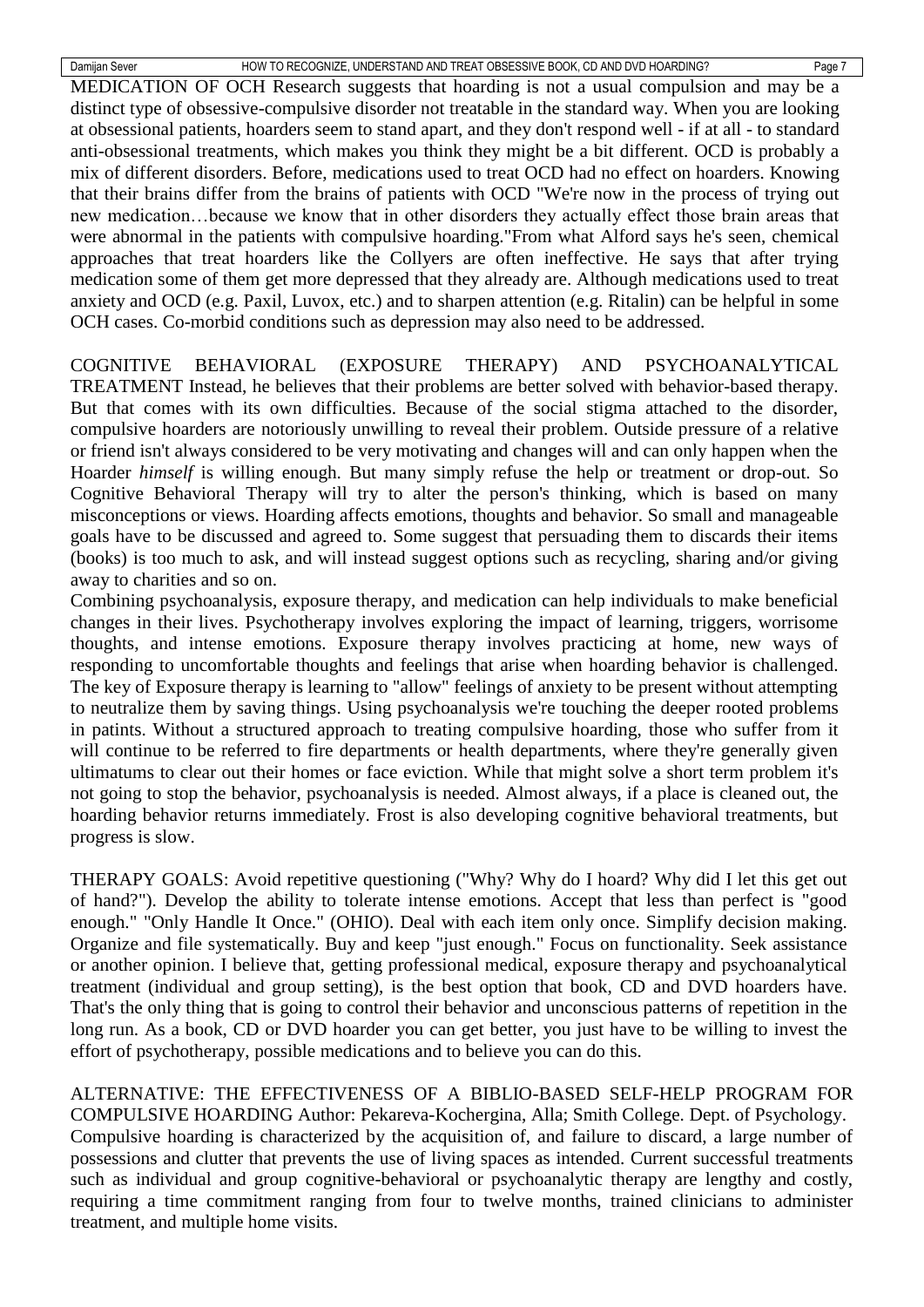Self-help may provide a cost-effective alternative for individuals who want to work on their hoarding issues but are unable or unwilling to engage in treatment; for individuals already in treatment, self-help may serve as a beneficial adjunct. The purpose of the present study was to investigate the effectiveness of an innovative self-help program consisting of a nonprofessionally-facilitated biblio-based self-help group using Tolin, Frost, and Steketee's (2007b) Buried in Treasures: Help for Compulsive Acquiring, Saving, and Hoarding. Seventeen self-identified hoarders participated in the thirteen-week program. Results revealed significant decreases in clutter, difficulty discarding, and acquisition from pre-treatment to post-treatment, with reductions evident at mid-treatment. At post-treatment, approximately one-half of the participants in the program met criteria for clinically significant change. The findings of the present study suggest that a biblio-based self-help program is a promising new approach for treating compulsive hoarding.<http://hdl.handle.net/10090/8932> Date: 2009-06-15

OCH - BLOG COMENTS I've become sort of a neighborhood lending library, but just lately, I've been telling people they're welcome to borrow - as long as they don't return.

When we moved here I brought about 1,000 books with me. And gave away about 8,000. Now here I am again. Did I mention they breed like minks? I read 3-4 books a week.

I'm a "mood" reader: I read different kinds of literature depending on the mood I'm in. So I like to have just the right book for every emotional color handy at all times.

I tend to be obsessive. I have all my books, CD's or DVD's databased. I have all the boxes that I store my items in labeled with a number so that I can catalog that and find the book I want quickly.

I must buy at least one book a day, the age range doesn't count. I have kids, so I buy many childrens' books, but the kids are not allowed to touch the books. They have their own more or less the same childrens' books as me.

When my husband split up with his first wife she only gave him back some of his books. He catalogued them and then went on a search to find the ones he was missing. That was 16 years ago.

There were so many books CD's or DVD's in my house so I made a clean break-the books and films I knew I wouldn't read or watch I donated to the library or goodwill. Now I don't have books CD's or DVD's stacked up in every room in my house!

I've always loved bookstores, CD and DVD shops and libraries, have spent hours at a time there. Don't let me loose in eny of them!

One thing that works for me is that if I buy a book, I immediately get rid of a book I already have.

I have a new rule that I will only keep one book on my coffee table–the one that I am currently reading.

Each time I visit Amazon, I will have ordered a book, CD pr DVD and immediately feel guilty. I get a huge buzz out of book, CD or DVD buying and feel on top of the world when I buy one.

I love my books, CD's or DVD's and don't want to leave the world they create for me.

I am a Book hoarder and I'm not going to change. I have read all of my books and I love them. How can I just get rid of them? I have had some of them longer than my wife or kids or any of my friends. I can't do it. I just can't! I can't imagine I want to give up the physical books.

# INTERNET SOURCES, BOOKS AND ARTICLES USED IN ARTICLE

<http://bibliomania.askdefine.com/>

<http://www.mha-sf.org/library/hoardprob.cfm>

<http://www.pptspaces.com/pptblog/Lists/Posts/Post.aspx?ID=12>

<http://lifehacker.com/5138508/cut-down-on-book-hoarding>

<http://30sleeps.com/blog/2007/12/18/how-to-stop-hoarding-books>

<http://toberead.wordpress.com/2006/05/05/obsessive-book-hoarding/>

<http://www.wikihow.com/Stop-Accumulating-Books>

http://weblogs.baltimoresun.com/entertainment/books/blog/2009/06/book\_hoardin

http://www.youthink.com/forum.cfm?action=read&forum

<http://dspace.nitle.org/handle/10090/8932>

<http://hdl.handle.net/10090/8932>

<http://news.bbc.co.uk/2/hi/health/3769677.stm>

[www.squalorsurvivors.com/squalor/hoarding.shtml](http://www.squalorsurvivors.com/squalor/hoarding.shtml)

<http://www.drmichaelgallo.com/article2.html>